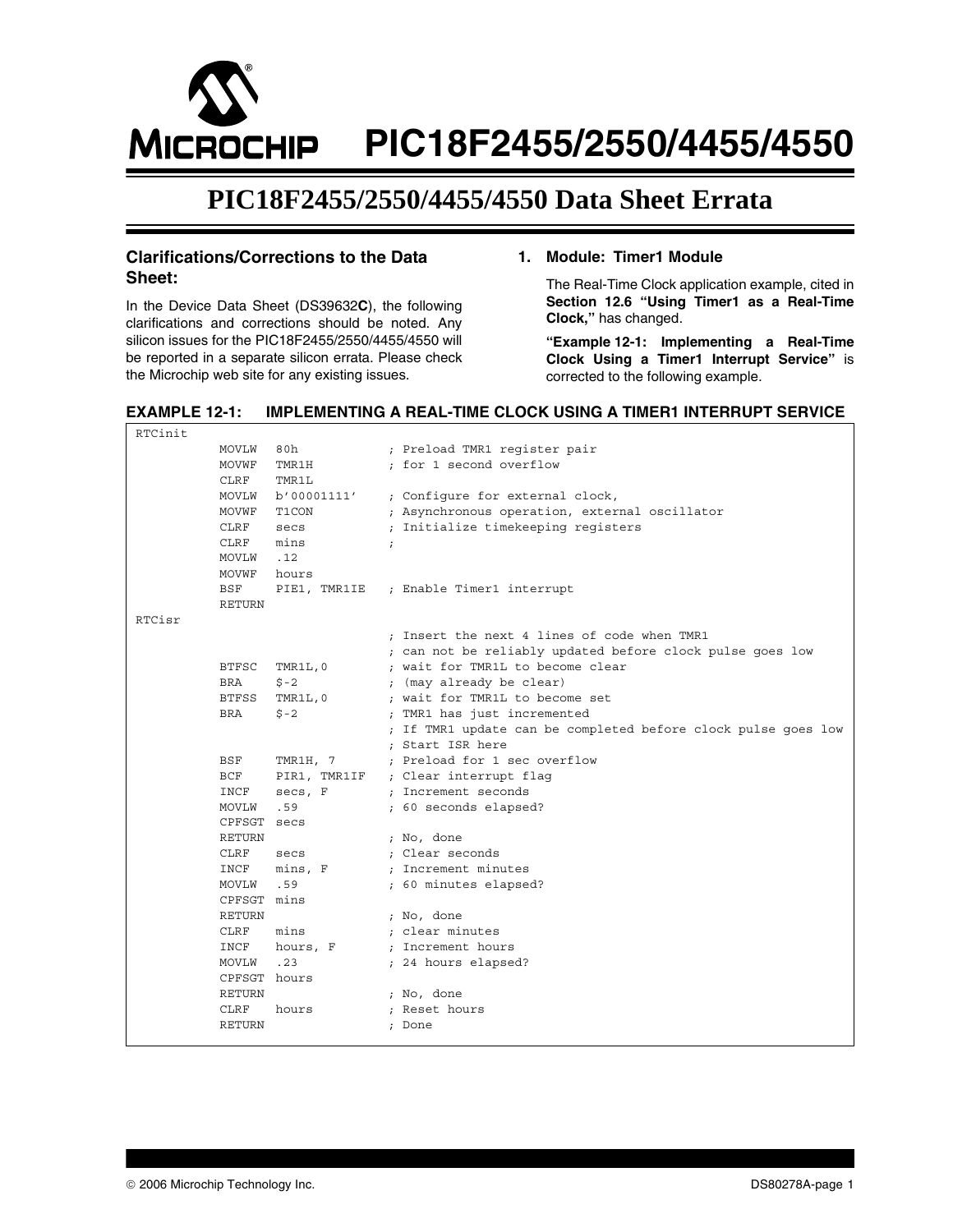## **2. Module: Timer1 Module**

The following text, **Section 12.7 "Considerations in Asynchronous Counter Mode"**, is new. It defines the proper method to update the TMR1 registers in Asynchronous mode.

Section 12.7 is located after **Section 12.6 "Using Timer1 as a Real-Time Clock"** in the data sheet.

# **12.7 Considerations in Asynchronous Counter Mode**

Following a Timer1 interrupt and an update to the TMR1 registers, the Timer1 module uses a falling edge on its clock source to trigger the next register update on the rising edge. If the update is completed after the clock input has fallen, the next rising edge will not be counted.

If the application can reliably update TMR1 before the timer input goes low, no additional action is needed. Otherwise, an adjusted update can be performed following a later Timer1 increment. This can be done by monitoring TMR1L within the interrupt routine until it increments, and then updating the TMR1H:TMR1L register pair while the clock is low, or one-half of the period of the clock source. Assuming that Timer1 is being used as a Real-Time Clock, the clock source is a 32.768 kHz crystal oscillator; in this case, one-half period of the clock is 15.25 μs.

The Real-Time Clock application code in [Example 12-1](#page-0-0) shows a typical ISR for Timer1, as well as the optional code required if the update cannot be done reliably within the required interval.

([Example 12-1](#page-0-0) appears on [page 1](#page-0-0) of this errata.)

#### **3. Module: Universal Serial Bus (USB)**

In **Subsection 17.2.2.8 "Internal Regulator,"** the following corrections should be noted (changes and added text appear in **bold** for the purposes of this errata):

• In the second paragraph, the first sentence is corrected to read, "The regulator is **dis**abled by default and can be **en**abled through the VREGEN Configuration bit."

The sentence originally stated, "The regulator is enabled by default and can be disabled through the VREGEN Configuration bit."

• In the final note box of the section, Note 2 is corrected to read, "VDD must be greater than **or equal to** VUSB at all times, even with the regulator disabled."

The sentence originally stated, "VDD must be greater than VUSB at all times, even with the regulator disabled."

## **4. Module: Master Synchronous Serial Port (MSSP) Module**

In **Section 19.3.5 "Master Mode,"** the second paragraph of the second column is corrected to read, "This allows a maximum data rate (at 48 MHz) of **12.00** Mbps."

The sentence originally stated, "This allows a maximum data rate (at 48 MHz) of 2.00 Mbps."

# **5. Module: 10-Bit Analog-to-Digital (A/D) Converter Module**

In **Register 21-1: "ADCON0: A/D Control Register 0,"** the display and the detailed bit description for bit 5 is corrected to **"VCFG1"**, rather than "VCFG0". All other bit 5 display and descriptions are correct in the device data sheet.

# **6. Module: Special Features of the CPU**

In **Section 25.9.1 "Dedicated ICD/ICSP Port"**, the second sentence of the fourth paragraph is corrected to state, "When **VIHH** is seen on the MCLR/VPP/RE3 pin, the state of the ICRST/ICVPP pin is ignored". This refers to the high-voltage programming voltage level for ICSP™ (DC Specification D110).

The sentence originally stated, "When VIH is seen on the MCLR/VPP/RE3 pin, the state of the ICRST/ICVPP pin is ignored". That incorrectly referred to the maximum input voltage tolerated by the pin as an I/O (DC specification D040).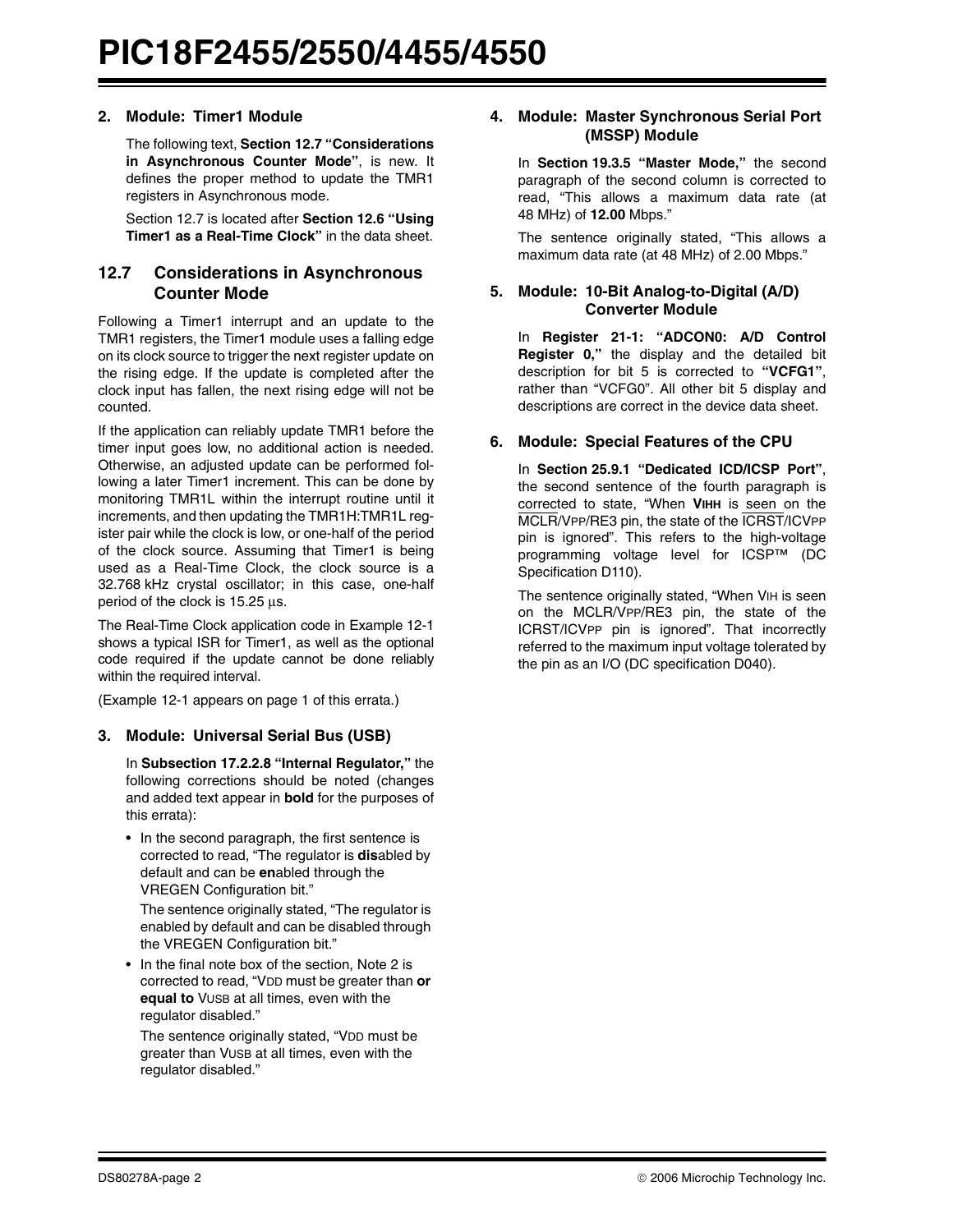## **7. Module: Electrical Characteristics**

In **Section 28.3 "DC Characteristics,"** pinspecific variations of parameters D031 (Input Low Voltage) and D041 (Input High Voltage) are corrected as characteristic for pins **RB0 and RB1**, not pins RC3 and RC4.

The following relevant portion of the table indicates the corrections. (For clarity, the corrected items appear in **bold** text – all other text appears in plain text for purposes of this errata.)

# **28.3 DC Characteristics: PIC18F2455/2550/4455/4550 (Industrial) PIC18LF2455/2550/4455/4550 (Industrial) (Partial Presentation)**

| <b>DC CHARACTERISTICS</b> |        |                                                                         | Standard Operating Conditions (unless otherwise stated)<br>Operating temperature -40 $\degree$ C $\leq$ TA $\leq$ +85 $\degree$ C for industrial |                                                |        |            |  |
|---------------------------|--------|-------------------------------------------------------------------------|--------------------------------------------------------------------------------------------------------------------------------------------------|------------------------------------------------|--------|------------|--|
| Param<br>No.              | Symbol | Characteristic                                                          | Min                                                                                                                                              | Max                                            | Units  | Conditions |  |
| D031                      | VIL    | Input Low Voltage                                                       |                                                                                                                                                  |                                                |        |            |  |
|                           | Vін    | with Schmitt Trigger buffer<br><b>RB0 and RB1</b><br>Input High Voltage | <b>Vss</b><br><b>Vss</b>                                                                                                                         | $0.2$ V <sub>DD</sub><br>$0.3$ V <sub>DD</sub> | v<br>v |            |  |
| D041                      |        | with Schmitt Trigger buffer<br><b>RB0 and RB1</b>                       | $0.8$ V <sub>DD</sub><br>$0.7$ V <sub>D</sub> <sub>D</sub>                                                                                       | <b>V<sub>DD</sub></b><br><b>V</b> <sub>D</sub> | v<br>٧ |            |  |

# **8. Module: Electrical Characteristics**

In **"Table 28-1: Memory Programming Requirements,"** the symbol for parameter D110 is corrected to **VIHH**, rather than VPP.

The following relevant portion of Table 28-1 indicates the correction. (For clarity, the corrected item appears in **bold** text – all other text appears in plain text for purposes of this errata.)

# **TABLE 28-1: MEMORY PROGRAMMING REQUIREMENTS (PARTIAL PRESENTATION)**

| <b>IDC Characteristics</b> |             |                                                          | Standard Operating Conditions (unless otherwise stated)<br>Operating temperature $-40^{\circ}C \leq TA \leq +85^{\circ}C$ for industrial |      |       |       |            |  |
|----------------------------|-------------|----------------------------------------------------------|------------------------------------------------------------------------------------------------------------------------------------------|------|-------|-------|------------|--|
| Param<br>No.               | Sym         | Characteristic                                           | Min                                                                                                                                      | Typ† | Max   | Units | Conditions |  |
|                            |             | Internal Program Memory<br>Programming Specifications(1) |                                                                                                                                          |      |       |       |            |  |
| D <sub>110</sub>           | <b>VIHH</b> | Voltage on MCLR/VPP/RE3 pin                              | 9.00                                                                                                                                     |      | 13.25 | v     | (Note 2)   |  |

† Data in "Typ" column is at 5.0V, 25°C unless otherwise stated. These parameters are for design guidance only and are not tested.

Note 1: These specifications are for programming the on-chip program memory through the use of table write instructions.

2: Required only if Single-Supply Programming is disabled.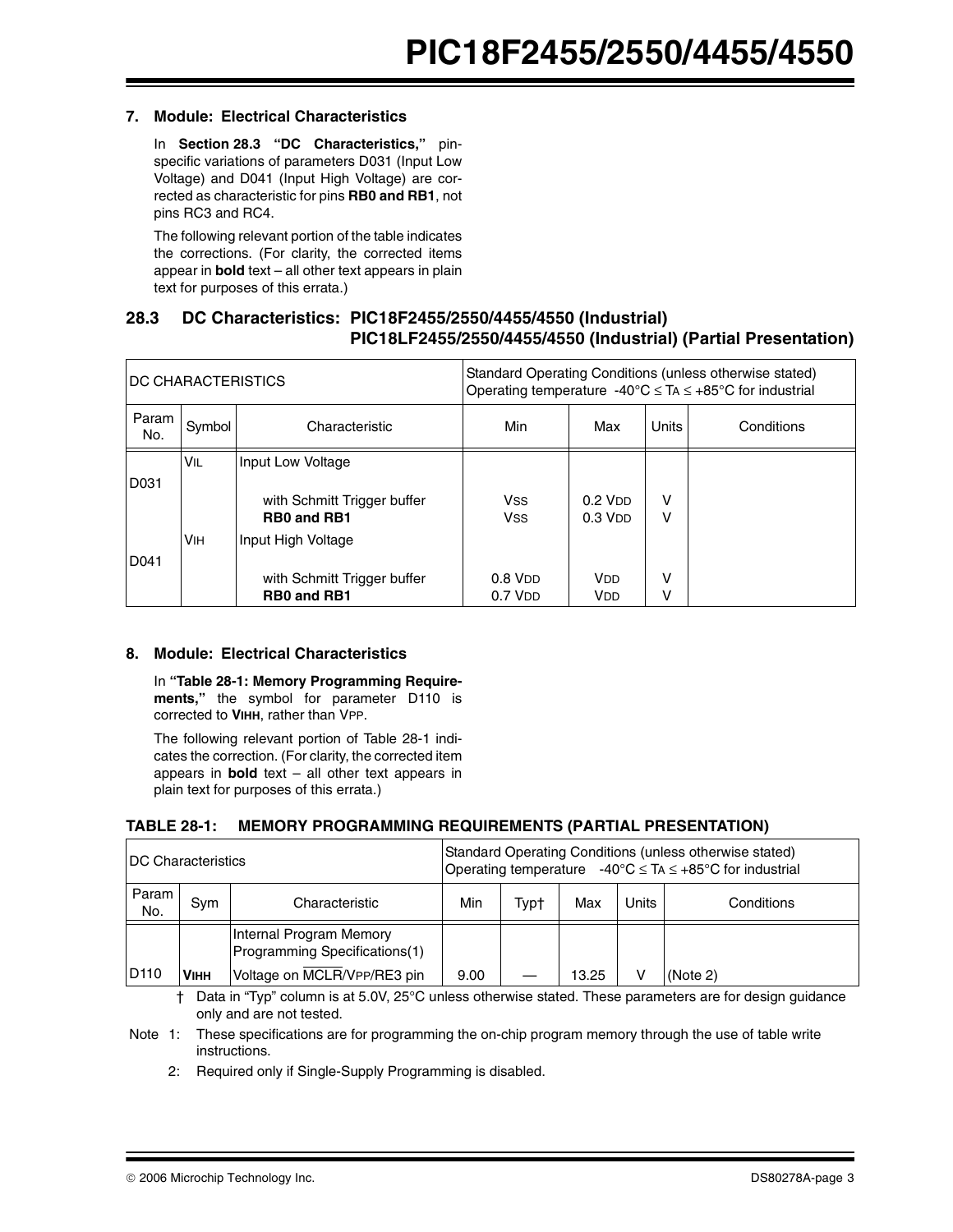### **9. Module: Electrical Characteristics**

In **"Table 28-5: USB Internal Voltage Regulator Specifications,"** parameter D323 (Regulator Voltage Output) is qualified with the condition of a minimum device **VDD** ≥ **4.0V** in the Comments column.

The following relevant portion of Table 28-1 indicates the correction. (For clarity, the corrected item appears in **bold** text – all other text has been changed to plain text for purposes of this errata.)

# **TABLE 28-5: USB INTERNAL VOLTAGE REGULATOR SPECIFICATIONS (PARTIAL PRESENTATION)**

| Operating Conditions: $-40^{\circ}$ C < TA < $+85^{\circ}$ C (unless otherwise stated). |                |                                 |     |     |     |       |                    |
|-----------------------------------------------------------------------------------------|----------------|---------------------------------|-----|-----|-----|-------|--------------------|
| Param<br>No.                                                                            | Svm            | Characteristics                 |     | Typ | Max | Units | Comments           |
| D323                                                                                    | <b>VUSBANA</b> | <b>Regulator Output Voltage</b> | 3.0 |     | 3.6 |       | $V$ DD $\geq$ 4.0V |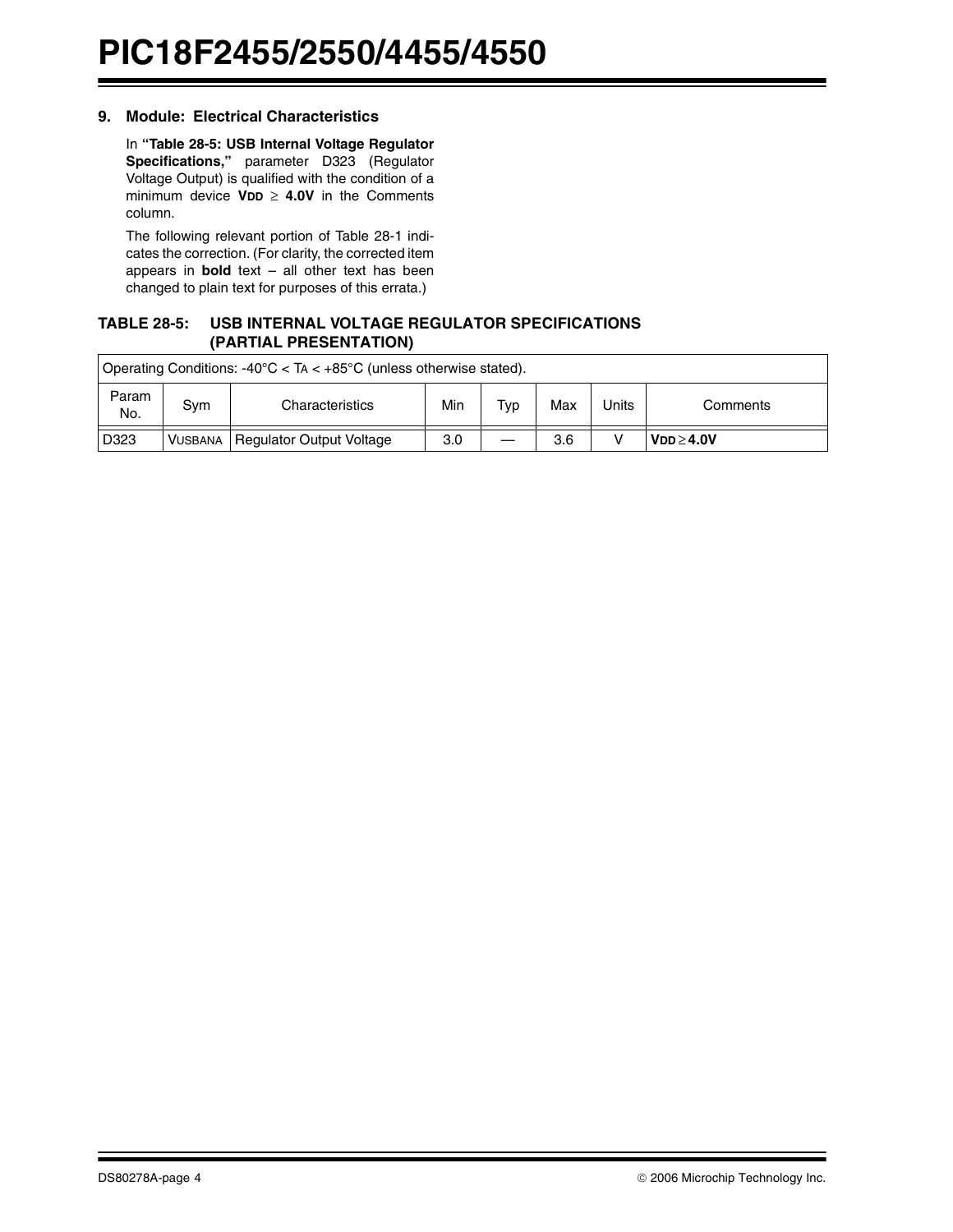# **REVISION HISTORY**

Rev A Document (7/2006) Original version of this document. Includes issues 1-2 (Timer1), 3 (USB), 4 (MSSP), 5 (A/D Converter), 6 (Special Features of the CPU) and 7-9 (Electrical Characteristics).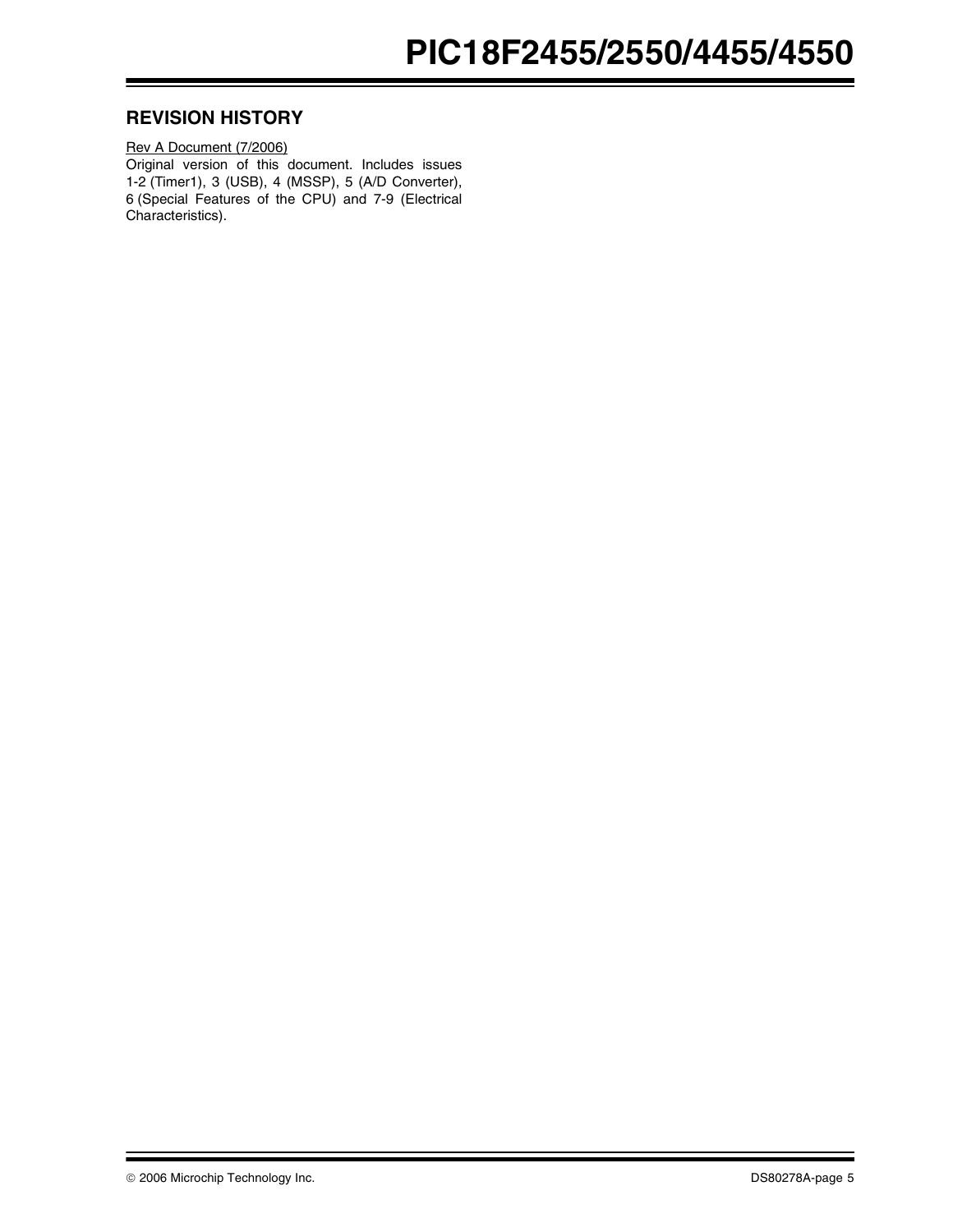**NOTES:**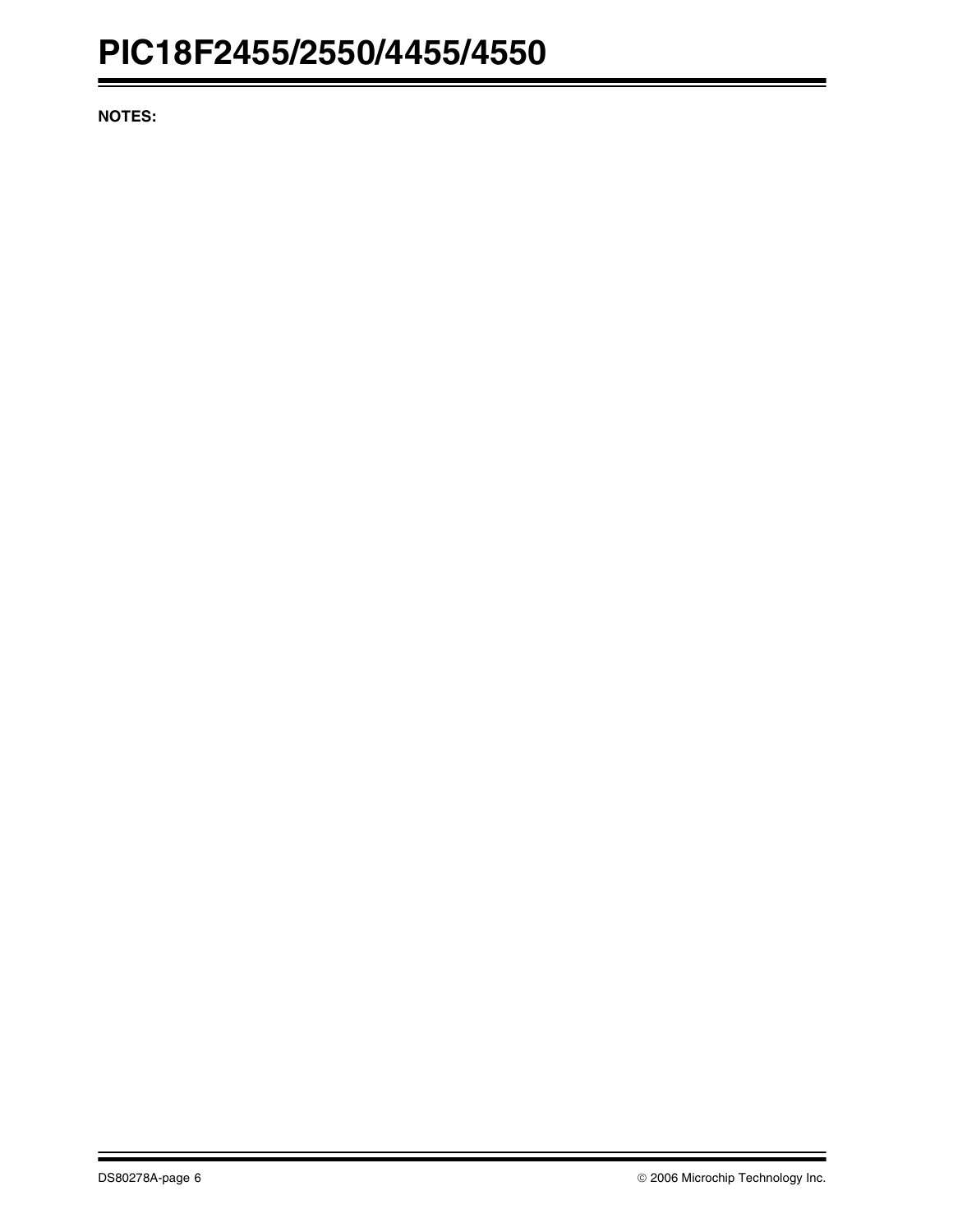#### **Note the following details of the code protection feature on Microchip devices:**

- Microchip products meet the specification contained in their particular Microchip Data Sheet.
- Microchip believes that its family of products is one of the most secure families of its kind on the market today, when used in the intended manner and under normal conditions.
- There are dishonest and possibly illegal methods used to breach the code protection feature. All of these methods, to our knowledge, require using the Microchip products in a manner outside the operating specifications contained in Microchip's Data Sheets. Most likely, the person doing so is engaged in theft of intellectual property.
- Microchip is willing to work with the customer who is concerned about the integrity of their code.
- Neither Microchip nor any other semiconductor manufacturer can guarantee the security of their code. Code protection does not mean that we are guaranteeing the product as "unbreakable."

Code protection is constantly evolving. We at Microchip are committed to continuously improving the code protection features of our products. Attempts to break Microchip's code protection feature may be a violation of the Digital Millennium Copyright Act. If such acts allow unauthorized access to your software or other copyrighted work, you may have a right to sue for relief under that Act.

Information contained in this publication regarding device applications and the like is provided only for your convenience and may be superseded by updates. It is your responsibility to ensure that your application meets with your specifications. MICROCHIP MAKES NO REPRESENTATIONS OR WARRANTIES OF ANY KIND WHETHER EXPRESS OR IMPLIED, WRITTEN OR ORAL, STATUTORY OR OTHERWISE, RELATED TO THE INFORMATION, INCLUDING BUT NOT LIMITED TO ITS CONDITION, QUALITY, PERFORMANCE, MERCHANTABILITY OR FITNESS FOR PURPOSE**.** Microchip disclaims all liability arising from this information and its use. Use of Microchip devices in life support and/or safety applications is entirely at the buyer's risk, and the buyer agrees to defend, indemnify and hold harmless Microchip from any and all damages, claims, suits, or expenses resulting from such use. No licenses are conveyed, implicitly or otherwise, under any Microchip intellectual property rights.

# **OUALITY MANAGEMENT SYSTEM CERTIFIED BY DNV**  $=$  ISO/TS 16949:2002  $=$

#### **Trademarks**

The Microchip name and logo, the Microchip logo, Accuron, dsPIC, KEELOQ, microID, MPLAB, PIC, PICmicro, PICSTART, PRO MATE, PowerSmart, rfPIC, and SmartShunt are registered trademarks of Microchip Technology Incorporated in the U.S.A. and other countries.

AmpLab, FilterLab, Migratable Memory, MXDEV, MXLAB, SEEVAL, SmartSensor and The Embedded Control Solutions Company are registered trademarks of Microchip Technology Incorporated in the U.S.A.

Analog-for-the-Digital Age, Application Maestro, CodeGuard, dsPICDEM, dsPICDEM.net, dsPICworks, ECAN, ECONOMONITOR, FanSense, FlexROM, fuzzyLAB, In-Circuit Serial Programming, ICSP, ICEPIC, Linear Active Thermistor, Mindi, MiWi, MPASM, MPLIB, MPLINK, PICkit, PICDEM, PICDEM.net, PICLAB, PICtail, PowerCal, PowerInfo, PowerMate, PowerTool, REAL ICE, rfLAB, rfPICDEM, Select Mode, Smart Serial, SmartTel, Total Endurance, UNI/O, WiperLock and ZENA are trademarks of Microchip Technology Incorporated in the U.S.A. and other countries.

SQTP is a service mark of Microchip Technology Incorporated in the U.S.A.

All other trademarks mentioned herein are property of their respective companies.

© 2006, Microchip Technology Incorporated, Printed in the U.S.A., All Rights Reserved.



Microchip received ISO/TS-16949:2002 certification for its worldwide

headquarters, design and wafer fabrication facilities in Chandler and Tempe, Arizona, Gresham, Oregon and Mountain View, California. The Company's quality system processes and procedures are for its PICmicro® 8-bit MCUs, KEELOQ® code hopping devices, Serial EEPROMs, microperipherals, nonvolatile memory and analog products. In addition, Microchip's quality system for the design and manufacture of development systems is ISO 9001:2000 certified.